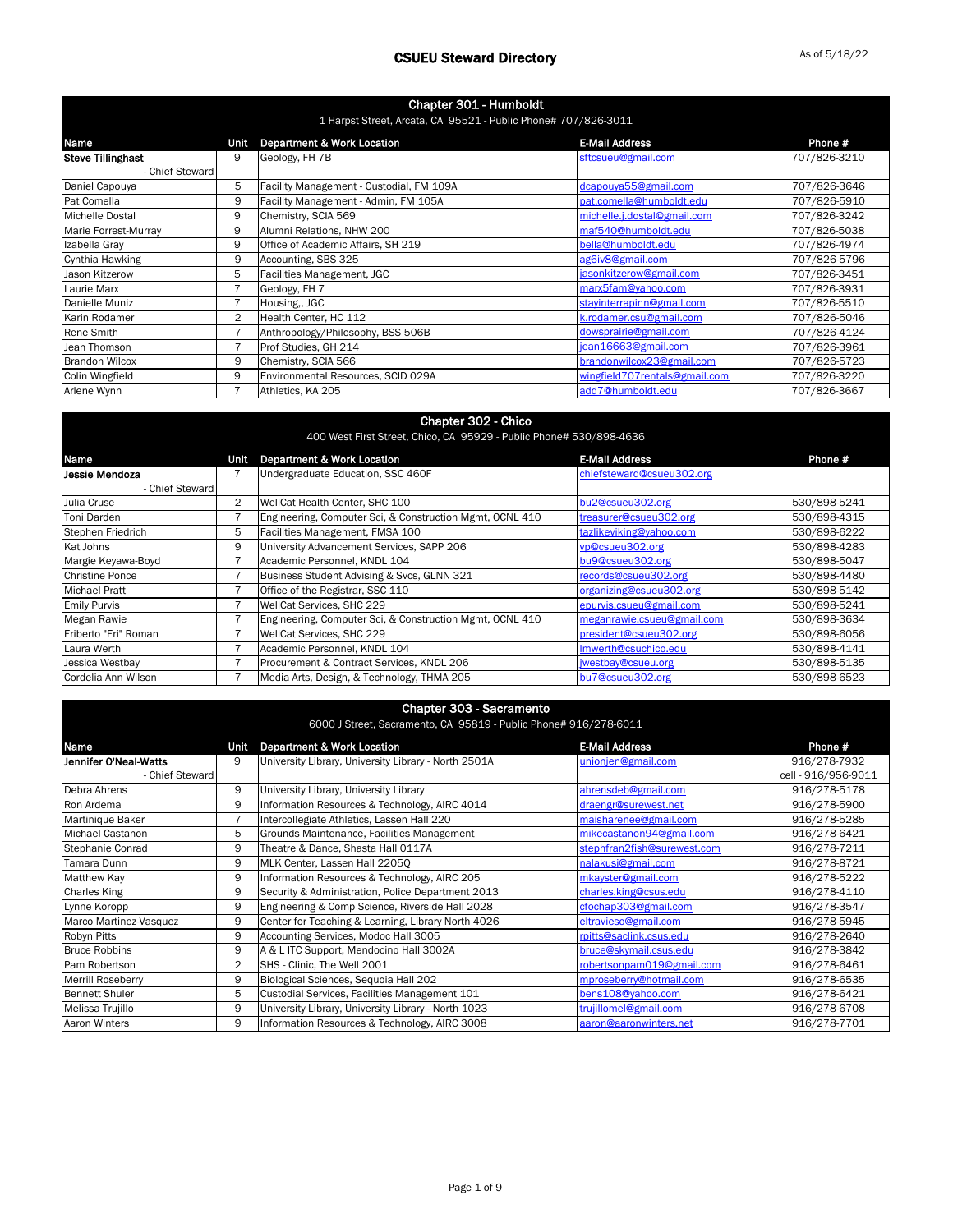| Chapter 304 - Sonoma         |                |                                                                              |                            |              |
|------------------------------|----------------|------------------------------------------------------------------------------|----------------------------|--------------|
|                              |                | 1801 East Cotati Avenue, Rohnert Park, CA 94928 - Public Phone# 707/664-2880 |                            |              |
| Name                         | Unit           | <b>Department &amp; Work Location</b>                                        | <b>E-Mail Address</b>      | Phone #      |
| Kshatriya Colet Millick      | 9              | Payroll & Benefits, Salazar 2079                                             | kshatriyaversola@gmail.com | 707/664-2982 |
| - Chief Steward              |                |                                                                              |                            |              |
| Gloria Allen                 | 9              | Kinesiology, PE                                                              | gloriadallen@gmail.com     | 707/664-2105 |
| George Atkinson              | 5              | Landscaping                                                                  | georgeatkinson50@gmail.com | 707/664-2103 |
| Cathi Cari-Shudde            | $\overline{7}$ | Office of the Dean Science Tech, Darwin Hall 115                             | shuddec@sonic.net          | 707/664-2129 |
| <b>Meghan Croll</b>          | 9              | Library Administration, Schulz 2033                                          | mgncroll@gmail.com         | 707/664-2951 |
| Robert G. Cunningham         | 5              | Landscaping                                                                  | robc72@comcast.net         | 707/664-2103 |
| <b>Robbin Elliott Cortez</b> |                | Mathematics, Darwin Hall 114                                                 | robbincortez@gmail.com     | 707/664-2368 |
| <b>Rosemary Galten</b>       | $\overline{7}$ | Biology, Darwin 200                                                          | galtenr@sonoma.edu         | 707/664-2189 |
| Kandis Gilmore               | 9              | Biology, Darwin 232                                                          | kandis.gilmore@gmail.com   | 707/664-3157 |
| Dennis Goss                  | 9              | Scheduling, Salazar Hall 2050                                                | dgoss@csueu.org            | 707/664-3212 |
| Michael Hazen                | 9              | Workstation Security & Svcs, Schulz 1030                                     | bhupindar@gmail.com        | 707/664-2922 |
| Tarik Kanaana                | 5              | Children's School                                                            | kanaanat@sonoma.edu        |              |
| <b>Tyrone McCarter</b>       | 5              | Housekeeping                                                                 | grandfall@gmail.com        | 707/843-9437 |
| <b>Anthony Melin</b>         | 9              | GMC Back of House, Weill Hall                                                | tonym8144@yahoo.com        | 707/664-4064 |
| <b>Dustin Mollo</b>          | 9              | Computer Operations, Schulz 1038                                             | mollo@sonoma.edu           | 707/664-3340 |
| Mike Nelson                  | 9              | Computer Operations, Schulz 1035                                             | nelsonm@sonoma.edu         | 707/664-3896 |
| Shyla Penn                   | $\overline{2}$ | Athletics, Physical Education 51                                             | shylapenn@hotmail.com      | 707/664-4316 |
| Sadie Pettit                 | 9              | Common Mgmt Systems (CMS), Schulz 1058B                                      | zebajoe@gmail.com          | 707/664-2162 |
| <b>Thomas Sargent</b>        | 9              | <b>Environmental Health Safety</b>                                           | tsargent.csueu@gmail.com   | 707/664-2120 |
| Rosie Schramm                | 9              | Workstation Security & Svcs, Schulz 1000                                     | rfabrici@yahoo.com         | 707/664-2822 |

|                                                                            |                | Chapter 305 - San Francisco                          |                                  |              |  |
|----------------------------------------------------------------------------|----------------|------------------------------------------------------|----------------------------------|--------------|--|
| 1600 Holloway Avenue, San Francisco, CA 94132 - Public Phone# 415/338-1111 |                |                                                      |                                  |              |  |
| Name                                                                       | Unit           | Department & Work Location                           | <b>E-Mail Address</b>            | Phone #      |  |
| Dan Rosenthal                                                              | 9              | Academic Technology, LIB 85                          | chiefsteward305@gmail.com        | 415/405-3707 |  |
| - Chief Steward                                                            |                |                                                      |                                  |              |  |
| David Apelt                                                                | $\overline{7}$ | Academic Resources, HUM 321                          | baywater77@gmail.com             | 415/338-3625 |  |
| Aaron Benn                                                                 | 9              | College of Liberal & Creative Arts, CA129D           | aaronpbenn@gmail.com             | 415/405-0318 |  |
| William Blunden                                                            | 9              | Information Technology Services, ADM 122             | rbblunden@yahoo.com              | 415/405-4125 |  |
| Singing Chen                                                               | $\overline{7}$ | College of Science & Engineering, EP 301B            | redviolin32@hotmail.com          | 415/338-7555 |  |
| <b>Audrey Chuck</b>                                                        | 9              | College of Liberal & Creative Arts, HUM 263          | audrey.chuck@gmail.com           | 415/338-7394 |  |
| <b>William Crabtree</b>                                                    | $\overline{7}$ | Library, LIB 68                                      | wcrabtre@gmail.com               | 415/338-1214 |  |
| Loida Domingo                                                              | $\overline{7}$ | Facilities Services, GYM 4                           | loida dalycity@yahoo.com         | 415/338-6781 |  |
| Lucas Ford                                                                 | 9              | College of Health & Social Sciences, HSS 354         | lucas@dreamflix.com              | 415/338-1721 |  |
| Sarah Hancock                                                              | 9              | Capital Plan Design & Construction, Corp Yard 201    | slbarr93@gmail.com               | 415/338-6004 |  |
| Christine Hintermann                                                       | 9              | Kinesiology, GYM 120F                                | christine.hintermann@gmail.com   | 415/338-1164 |  |
| Richard Ho                                                                 | $\overline{7}$ | College of Business, DTC 552                         | rho.csueu@gmail.com              | 415/817-4341 |  |
| Alexandr Kagan                                                             | 9              | Information Technology Services, ADM 115             | a kagan1962@att.net              | 415/338-6960 |  |
| Samuel Ly                                                                  | 9              | Fiscal Affairs, ADM 358                              | samlyviet@gmail.com              | 415/405-3700 |  |
| <b>Bridget McCracken</b>                                                   | 9              | School of PACE, HSS 133                              | birdem@sfsu.edu                  | 415/405-3483 |  |
| Dylan Mooney                                                               | 9              | College of Health & Social Sciences, BH 348A         | dimooneycsueu305@gmail.com       | 415/405-3459 |  |
| Candy Mou                                                                  | 9              | Research & Sponsored Programs, ADM 471               | cmou2004@gmail.com               | 415/405-4223 |  |
| <b>Katie Murphy</b>                                                        | 9              | College of Liberal & Creative Arts                   | unionkatie@gmail.com             | 415/338-3312 |  |
| Sandee Noda                                                                | $\overline{7}$ | Student Health Center, SHS 32                        | smnoda@gmail.com                 | 415/509-1872 |  |
| Robyn Ollodort                                                             | 9              | Academic Technology, LIB 82                          | rmollodort@gmail.com             | 415/338-3844 |  |
| Senem Ozer                                                                 | 9              | Alumni Relations, ADM 153                            | senemevrimozer@gmail.com         | 415/405-3580 |  |
| <b>Steve Puig</b>                                                          | 9              | Undergraduate Education & Academic Planning, HSS 303 | puigsteve@gmail.com              | 415/405-0355 |  |
| <b>Anthony Robbins</b>                                                     | 9              | Division of Student Life, SSB 206                    | robbins.tony@gmail.com           | 415/338-3629 |  |
| Gabriela Segovia-McGahan                                                   | $\overline{7}$ | College of Ethnic Studies, EP 103                    | gabrielasegoviamcgahan@gmail.com | 415/405-3928 |  |
| <b>Edward Tan</b>                                                          | 9              | Academic Resources, ADM 467                          | uemc.01@gmail.com                | 415/338-3611 |  |
| Reji Titus                                                                 | 9              | Information Technology Services, ADM 122             | poothore@yahoo.com               | 415/405-2452 |  |
| <b>Jim Tomkins Raney</b>                                                   | 9              | Housing, Dining, & Conference Services               | jraney@gmail.com                 | 415/405-2220 |  |
| Rosa Valencia                                                              | 9              | College of Liberal and Creative Arts                 | csueu305rosav@gmail.com          | 415/338-2919 |  |
| Samantha Ward                                                              | 9              | Academic Operations, HSS 204                         | s.k.ward@gmail.com               | 415/338-3330 |  |

| Chapter 306 - East Bay<br>25800 Carlos Bee Boulevard, Hayward, CA 94542 - Public Phone# 510/885-3000 |      |                                                      |                                |              |
|------------------------------------------------------------------------------------------------------|------|------------------------------------------------------|--------------------------------|--------------|
| <b>Name</b>                                                                                          | Unit | Department & Work Location                           | <b>E-Mail Address</b>          | Phone #      |
| <b>Mary Kendall</b>                                                                                  |      | College of Letters, Arts, & Social Sciences, MB 1501 | maryk.ch306@gmail.com          | 510/885-2502 |
| - Interim Chief Steward                                                                              |      |                                                      |                                |              |
| Monica Abruzzo                                                                                       | 9    | Registrar, SA 3100                                   | monicajabruzzo@gmail.com       | 510/885-4562 |
| Diego Campos                                                                                         |      | Procurement Services, SA 2750                        | drc95192@gmail.com             | 510/885-3959 |
| <b>Kacie Charles</b>                                                                                 |      | Communication, MI 3037                               | kecharles2005@gmail.com        | 510/885-3385 |
| Natalie Granera                                                                                      |      | Biological Sciences, SC-N 429                        | natalie.granera@csueastbay.edu | 510/885-3471 |
| Don Moreno                                                                                           | 5    | FDO - Custodial, FM                                  | d.moreno@pacbell.net           | 510/885-3749 |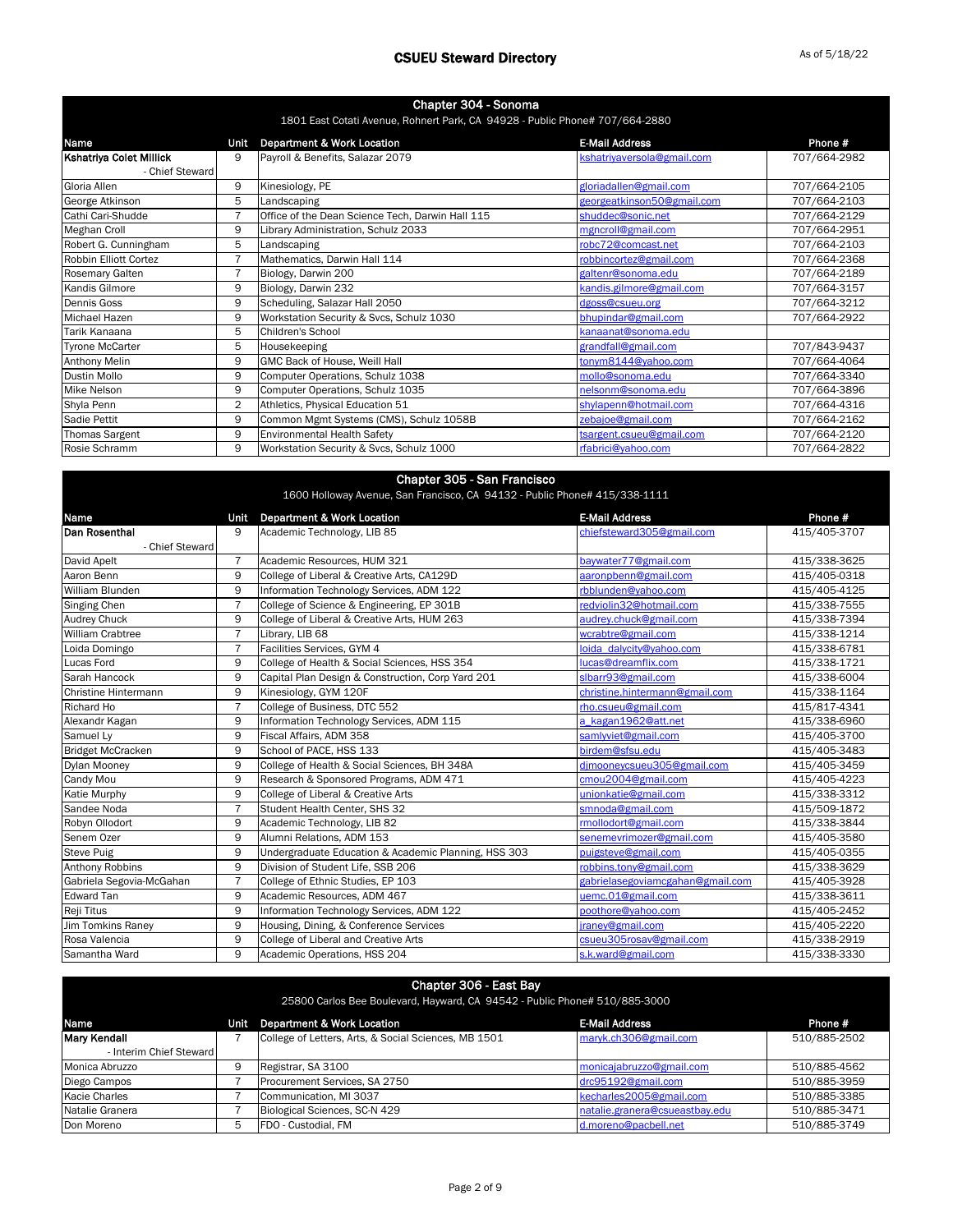| Chapter 306 - East Bay (Continued) |  |                                          |                               |              |  |
|------------------------------------|--|------------------------------------------|-------------------------------|--------------|--|
| Cheryl Tan                         |  | University Extension, SF 102             | chervl t k@att.net            | 510/885-2780 |  |
| <b>DL</b> Tech                     |  | Instructional Technology Solutions       | dl.tech@csueastbay.edu        | 510/885-2073 |  |
| Michael Walker                     |  | <b>ITS Enterprise Info Svcs. LI 2506</b> | michael.walker@csueastbay.edu | 510/885-3363 |  |

| Chapter 307 - San Jose<br>One Washington Square, San Jose, CA 95192 - Public Phone# 408/924-1000 |      |                                         |                                 |                     |
|--------------------------------------------------------------------------------------------------|------|-----------------------------------------|---------------------------------|---------------------|
| Name                                                                                             | Unit | Department & Work Location              | <b>E-Mail Address</b>           | Phone #             |
| Sarah Schraeder                                                                                  | 9    | Undergraduate Education, ADM 159        | sarah.schraeder.csueu@gmail.com | 408/924-3484        |
| - Chief Steward                                                                                  |      |                                         |                                 | cell - 209/535-0846 |
| Nikole Abrego                                                                                    |      | Film & Theatre, HGH 100                 | nikole.abrego.csu@gmail.com     | 408/924-4532        |
| <b>Michael Condon</b>                                                                            | 9    | Library, MLK L75C                       | michael.condon@sjsu.edu         | 408/808-2116        |
| Terra Eggink                                                                                     | 9    | Moss Landing Marine Lab                 | terraeggink@hotmail.com         | 831/771-4400        |
| Werner Goveya                                                                                    | 9    | Computing Services, CC 109C             | werner.goveya@sjsu.edu          | 408/924-2313        |
| Susan Huang                                                                                      | 9    | Desktop Support, CC 205                 | sisusanhuang@gmail.com          | 408/924-2853        |
| Raymond Koc                                                                                      | 9    | Desktop Support, DBH 130-3              | raymondkoc@yahoo.com            | 408/924-3325        |
| Shawn Lahr                                                                                       |      | Business Operations, CC205              | hocktooey@yahoo.com             | 408/924-2292        |
| Ge Loria Oliver                                                                                  |      | Procurement, 60SM C-9                   | geloriaoliver@gmail.com         | 408/924-1568        |
| Angee Ortega                                                                                     | 9    | College of Business, BT 962C            | csueu307@gmail.com              | 408/924-3208        |
| Doug Osumi                                                                                       | 9    | Athletics Video Operations, SIM         | douglas.osumi@sjsu.edu          | 408/924-1276        |
| Lolita Pedro                                                                                     |      | UPD Administrative Services, UPD 109    | lolita.pedro@sjsu.edu           | 408/924-2222        |
| <b>Sarah Portales</b>                                                                            | 5    | <b>MLK Library Facility</b>             | s.g.p.sarahportales@gmail.com   | 408/924-1993        |
| Janet Sundrud                                                                                    | 9    | Finance Support & Innovation, 60SM C-21 | janetsundrud@gmail.com          | 408/924-1585        |
| Claudia Tercero                                                                                  |      | Development Univ Advancement, CL 341C   | cvtercero1@gmail.com            | 408/924-1762        |
| Marisela Villarreal                                                                              | 9    | College of Business, BT 950             | mariselamv17@gmail.com          | 408/924-3412        |
| <b>Sherilyn Williams</b>                                                                         |      | Counselor Education, SH 404             | lynnebarnes57@gmail.com         | 408/924-3624        |

|                           |                | <b>Chapter 308 - Stanislaus</b>                                          |                                |              |
|---------------------------|----------------|--------------------------------------------------------------------------|--------------------------------|--------------|
|                           |                | One University Circle, Stanislaus, CA 95382 - Public Phone# 209/667-3122 |                                |              |
| Name                      | Unit           | <b>Department &amp; Work Location</b>                                    | <b>E-Mail Address</b>          | Phone #      |
| <b>Dawn McCulley</b>      | 7              | Physics, N164                                                            | dmcculley@csueu.org            | 209/667-3466 |
| - Chief Steward           |                |                                                                          |                                |              |
| Lori Barrows              | $\overline{7}$ | Nursing, S225                                                            | Ibarrows@csustan.edu           | 209/667-3141 |
| Ana Bautista              | 5              | Custodial Services, CY600                                                | amagana@csustan.edu            | 209/667-3211 |
| Rene Delgado              | 5              | Grounds Maintenance, CY600                                               | redelmo82@hotmail.com          | 209/664-6640 |
| Amy Egan                  | $\overline{7}$ | Library, LX19.1                                                          | aegan1974@gmail.com            | 209/667-3232 |
| Juan Esquilin             | 5              | Landscape & Laborer Services, CY600                                      | ibek25@pacbell.net             | 209/667-3211 |
| Julian Eylia              | 9              | Information Technology, LX11                                             | ievlia@csustan.edu             | 209/667-3737 |
| Carmen Garcia             | 9              | College of Business Admin, DBH207                                        | cgarcia13.csus@gmail.com       | 209/667-3960 |
| Jason Geer                | 9              | Information Technology, L151                                             | geer.jason.d@gmail.com         | 209/667-3745 |
| Arnie Gomez               | 5              | Grounds Non State, CY600                                                 | agomez36@csustan.edu           | 209/230-0369 |
| <b>Emily Hake</b>         | $\overline{7}$ | Academic Affairs AVP, MSR380                                             | emhake@gmail.com               | 209/667-3054 |
| Marlys Knutsen            | $\overline{7}$ | Computer Science, DBH287B                                                | mknutsen@csustan.edu           | 209/667-3185 |
| Claudia Manzo             | $\overline{7}$ | Master of Business Admin, DBH209                                         | cnmanzo@gmail.com              | 209/667-3280 |
| <b>Breanna McIntyre</b>   | 9              | Service Learning, FDC107                                                 | breanna.hale59@gmail.com       | 209/667-3311 |
| Stephanie Munoz           | $\overline{7}$ | Admissions, MSR150E                                                      | smunoz5@csustan.edu            | 209/664-6741 |
| Petra Nebel               | $\overline{7}$ | Academic Affairs AVP, SS123                                              | pnebel@csustan.edu             | 209/667-3069 |
| <b>Denise Powell</b>      | $\overline{2}$ | Health and Wellness, HC                                                  | rxdocd@vahoo.com               | 209/667-3396 |
| <b>Steven Sanchez</b>     | 5              | <b>Custodial Services, CY</b>                                            | ssanchez51@csustan.edu         | 805/305-8434 |
| <b>Sherry Sotelo</b>      | $\overline{7}$ | Philosophy, S103                                                         | ssotelo@csustan.edu            | 209/664-6824 |
| Al Speckens               | 9              | Information Technology, MSR020                                           | al.speckens@gmail.com          | 209/667-3894 |
| <b>Patrick Talbot</b>     | 9              | Physics, N177                                                            | ptalbot.csueu@gmail.com        | 209/667-3580 |
| <b>Ricardo Talamantes</b> | 5              | Mail Services, CY800                                                     | rickt209@sbcglobal.net         | 209/620-1402 |
| Monica Teicheira          | $\overline{7}$ | College of Business Admin, DBH204                                        | monicateicheira@att.net        | 209/667-3278 |
| <b>Katherine Trent</b>    | 9              | Student Affairs VP, MSR376                                               | katnchief@sbcglobal.net        | 209/667-3144 |
| Nicholas Webber           | $\overline{7}$ | Print Shop. MSR010                                                       | nwebber@csueu.org              | 209/667-3013 |
| Tami Weise                | $\overline{7}$ | Psychological Counseling, SSX-1                                          | mzstealth00@aol.com            | 209/667-3381 |
| Roubina Yadegarian        | $\overline{7}$ | Financial Services, MSR270X                                              | roubina badalbo 2002@yahoo.com | 209/667-3842 |
| Zona Zaragoza             | $\overline{7}$ | <b>CSUS Stockton</b>                                                     | zzaragoza@csustan.edu          | 209/513-9404 |

| Chapter 309 - Fresno<br>5241 North Maple Avenue, Fresno, CA 93740 - Public Phone# 559/278-4240 |  |                                                    |                              |                     |  |
|------------------------------------------------------------------------------------------------|--|----------------------------------------------------|------------------------------|---------------------|--|
| Name                                                                                           |  | Unit Department & Work Location                    | <b>E-Mail Address</b>        | Phone #             |  |
| Lorena Flores                                                                                  |  | Student Health & Counseling, Student Health Center | flores.lorena33@gmail.com    | 559/278-2734        |  |
| - Chief Steward                                                                                |  |                                                    |                              | cell - 559/362-9192 |  |
| B. Ann Berg                                                                                    |  | History, Social Science 101                        | bannberg@aol.com             | 559/278-8872        |  |
| Marissa Bourbon                                                                                |  | Aerospace Studies, North Gym 148                   | marissabourbon@gmail.com     | 559/278-2705        |  |
| <b>Whitney Cambric</b>                                                                         |  | Accounting Services, Joyal Administration 181      | whitneykay.kingsby@gmail.com | 559/278-2641        |  |
| Janette Cee-Sumner                                                                             |  | Police Department, Public Safety Bldg              | dispatchalert@yahoo.com      | 559/278-8400        |  |
| Sieumuoi Delcroix                                                                              |  | Earth and Environmental Sciences, Science II 114   | suedelcroix@gmail.com        | 559/278-5279        |  |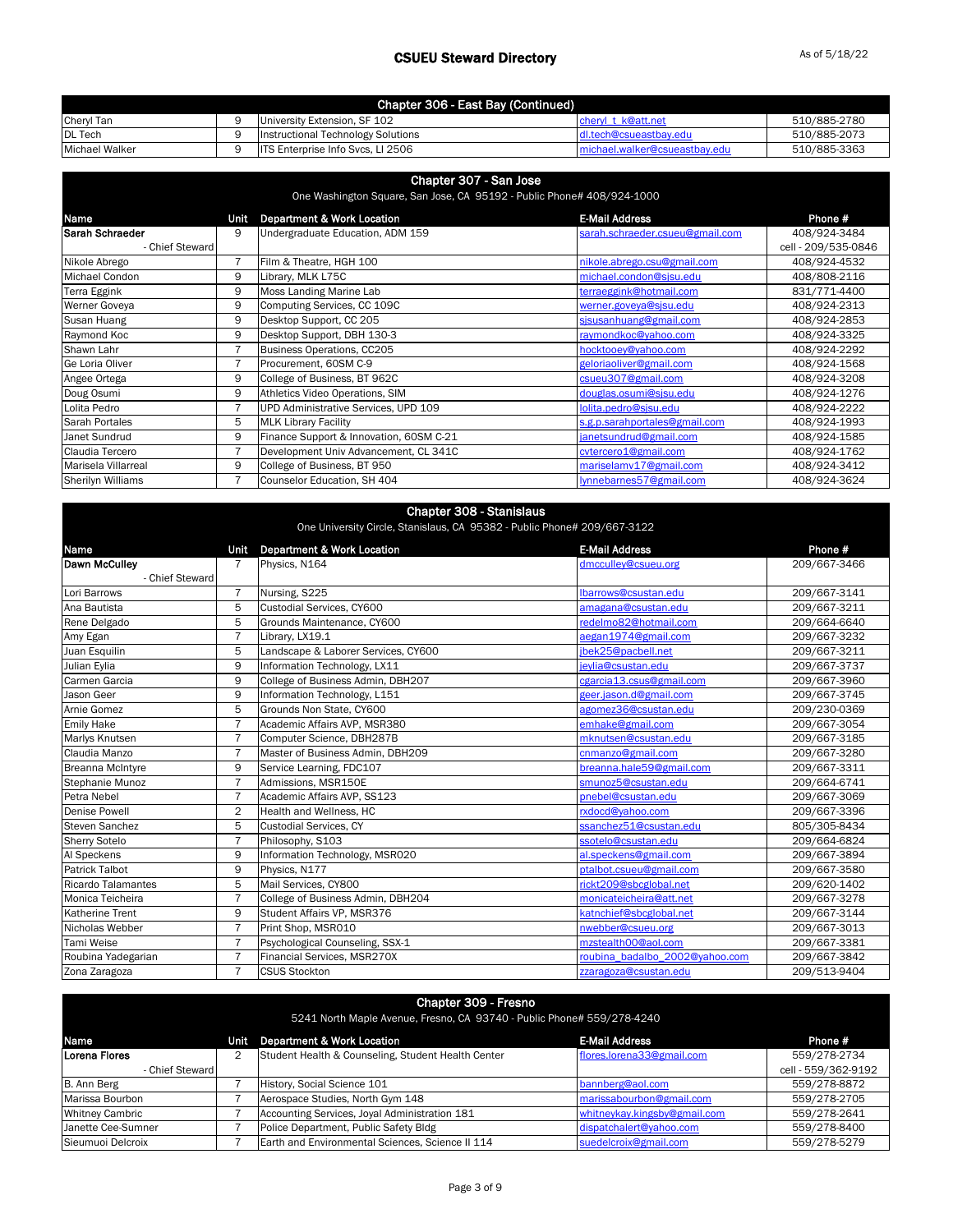|                        |   | Chapter 309 - Fresno (Continued)                      |                              |              |
|------------------------|---|-------------------------------------------------------|------------------------------|--------------|
| M. Keith Finch         | 9 | Technology Services, Grosse Industrial Technology 156 | mkfinch.csueu@gmail.com      | 559/278-3923 |
| Fortunato Garcia       | 5 | Plant Operations, Plant Operations Bldg               | csueu.fortune@gmail.com      | 559/278-2373 |
| <b>Hope Hardwick</b>   | 9 | Facilities Management, Plant Operations Bldg          | hope hardwick@comcast.net    | 559/278-2373 |
| Dolly Huitron          |   | Criminology Depatment, Science II 159                 | dollyhuitron.csueu@gmail.com | 559/278-2305 |
| Belinda Munoz          |   | Kinesiology Department, South Gym 112                 | bemunoz@csufresno.edu        | 559/278-2016 |
| Vanessa Navarro        |   | Media, Communications, & Journalism, McKee Fisk 236   | vanessanavarro527@gmail.com  | 559/278-6258 |
| Georgianna Negron-Long | 2 | Student Health & Counseling, Student Health Center    | gfnegron@gmail.com           | 559/278-6712 |
| Evangelina Owens       |   | Accounting Services, Joyal Administration 181         | eowens549@gmail.com          | 559/278-7831 |
| <b>Melissa Perez</b>   |   | College of Science & Mathematics, Science II 301      | melissaperez 78@yahoo.com    | 559/278-4142 |
| Rocio Quiñones Montaño | 9 | Smittcamp Family Honors College, McLane Hall 200      | rgmontano@csufresno.edu      | 559/278-1005 |
| Dannielle Rodriguez    | 9 | Ag One/College Development, CATI Research             | 6rodrig@netptc.net           | 559/278-8709 |
| Ed Romero              | 2 | Student Health & Counseling, Student Health Center    | romero.ed@att.net            | 559/278-2734 |
| <b>Shirley Staton</b>  |   | Accounting Services, Joyal Administration 148         | unit7.309@gmail.com          | 559/278-6143 |
| Vickie Vongdara        |   | Accounting Services, Joyal Administration 148         | tuberose98@hotmail.com       | 559/278-7985 |
| <b>Terry Wilson</b>    | 9 | Bulldog Card & Imaging, Joyal Administration 156      | twilson@csueu.org            | 559/278-7829 |
| <b>Teddy Woods</b>     | 5 | Plant Operations, Plant Operations Bldg               | teddywoods36@gmail.com       | 559/278-2373 |

### Chapter 310 - Bakersfield

| 9001 Stockdale Highway, Bakersfield, CA 93311 - Public Phone# 661/654-2782 |      |                                                      |                            |                     |
|----------------------------------------------------------------------------|------|------------------------------------------------------|----------------------------|---------------------|
| <b>Name</b>                                                                | Unit | <b>Department &amp; Work Location</b>                | <b>E-Mail Address</b>      | Phone #             |
| Christina Shiery                                                           |      | Faculty Teaching & Learning, LIB 102                 | cshiery.csueu310.gmail.com | 661/654-2084        |
| - Chief Steward                                                            |      |                                                      |                            | cell - 661/428-3018 |
| <b>Toni Coberly</b>                                                        |      | Business & Public Adminstration, BDC A128            | tonicoberly@yahoo.com      | 661/654-2023        |
| <b>Maria Freeze</b>                                                        |      | Payroll Services, ADM 112                            | subzero.mom@gmail.com      | 661/654-3369        |
| Luis Hernandez Gallegos                                                    |      | BPA Student Services Center, BDC A 120               | Ihernandez1@csub.edu       | 661/654-2780        |
| Trisha Harmon                                                              |      | Economics. BDC A247                                  | patriciadbales@gmail.com   | 661/654-2181        |
| <b>Timothy Lafond</b>                                                      |      | Doctoral Program in Educational Leadership, EDUC 249 | tim.lafond@gmail.com       | 661/654-3140        |
| Jena Lords                                                                 |      | Criminal Justice, DDH C114                           | ilords@csub.edu            | 661/654-2433        |
| <b>Matthew Martinez</b>                                                    | 9    | ACS Tech Shop, 50LIB                                 | thetamatt@hotmail.com      | 661/654-3496        |
| Thomas McClendon                                                           | 9    | ITS - Hardware & Events, LIB 22                      | tmcclendon@csub.edu        | 661/654-3242        |
| Ryan Otawka                                                                |      | Advanced Educational Studies, EDUC 238               | rotawka@gmail.com          | 661/654-3055        |
| Raquel Rodriguez                                                           |      | Human Resources, ADM 37                              | ragrodriguez78@gmail.com   | 661/654-2266        |

| <b>Chapter 311 - Los Angeles</b><br>5151 State University Drive, Los Angeles, CA 90032 - Public Phone# 323/343-3000 |      |                                                         |                                 |              |
|---------------------------------------------------------------------------------------------------------------------|------|---------------------------------------------------------|---------------------------------|--------------|
| Name                                                                                                                | Unit | <b>Department &amp; Work Location</b>                   | <b>E-Mail Address</b>           | Phone #      |
| l Kenneth Castillo                                                                                                  | 9    | ITS-IT Infrastructure Services, LIB PW 1070             | csueu311la@gmail.com            | 323/343-5818 |
| - Chief Steward                                                                                                     |      |                                                         |                                 |              |
| Jose Amenero                                                                                                        | 9    | Office for Students with Disabilities, LIB PW 1080      | jamener2@calstatela.edu         | 323/343-3138 |
| Oliver Bahman                                                                                                       | 7    | Facilities Planning and Construction, CY 202            | obahman2@calstatela.edu         | 323/343-5786 |
| <b>Kelsey Brown</b>                                                                                                 | 9    | Library, LIB N B107                                     | csueu311lacomms@gmail.com       | 323/343-3990 |
| Katherine Chim                                                                                                      | 9    | Rongxiang Xu College of Health & Human Services, FA 130 | kchimpublic@gmail.com           | 323/343-4605 |
| <b>Tracy Gamble</b>                                                                                                 |      | Modern Languages & Literatures, KH D1054                | tgamble@calstatela.edu          | 323/343-4230 |
| <b>Gilbert Garcia</b>                                                                                               | 9    | College of Natural & Social Sciences, ASC B223          | ggarcia311@gmail.com            | 323/343-2087 |
| <b>Bernard Kane</b>                                                                                                 | 7    | Printing Center Operations, ADM B12                     | lightbykane@gmail.com           | 323/343-2694 |
| Kim Leung-Earley                                                                                                    | 9    | Professional & Global Education, GE 216                 | recordingsecretary311@gmail.com | 323/343-4963 |
| Adele Li                                                                                                            | 9    | Business & Economics, F502                              | liadele@vahoo.com               | 323/343-2825 |
| Andres Magdaleno                                                                                                    | 5    | Facilities Services - Administrative Office, CY 246     | andres.mag77@gmail.com          | 626/399-5156 |
| Jeannette Molano                                                                                                    | 7    | Facilities Services - Administrative Office, CY 246     | jmolano@cslanet.calstatela.edu  | 323/343-5920 |
| <b>Robert Moorhead</b>                                                                                              | 5    | Property Management, CYA-102A                           | rmoorhead@calstatela.edu        | 323/343-3493 |
| Guadalupe Moreno                                                                                                    | 9    | University Police, BLDG 46                              | Imorenola311@gmail.com          | 323/343-6139 |
| <b>Blanca Nolasco</b>                                                                                               | 7    | Facilities Services - Administrative Office, CY 246     | blancan 12990@yahoo.com         | 323/343-3448 |
| <b>Miguel Taico</b>                                                                                                 | 5    | Facilities Services - Administrative Office, CY 246     | migueltaico@yahoo.com           | 323/246-2737 |
| <b>Richard Valenzuela</b>                                                                                           | 5    | Facilities Services - Administrative Office, CY 246     | richlarams@icloud.com           | 323/833-6119 |

| Chapter 312 - Northridge<br>18111 Nordhoff Street, Northridge, CA 91330 - Public Phone# 818/677-1300 |      |                                        |                            |              |
|------------------------------------------------------------------------------------------------------|------|----------------------------------------|----------------------------|--------------|
| Name                                                                                                 | Unit | Department & Work Location             | <b>E-Mail Address</b>      | Phone #      |
| <b>Yvonne Carrillo</b>                                                                               | 9    | Extended Learning, BK 221F             | vvonnecarrillo@gmail.com   | 818/677-7646 |
| - Chief Steward                                                                                      |      |                                        |                            |              |
| Nancy Aguilar                                                                                        | 9    | Cinema & TV Arts, MZ 195               | nancy.aguilar@csun.edu     | 818/677-3192 |
| Glenn Alejandro                                                                                      | 9    | IT Desktop Support, SQ 160             | glenn.alejandro@csun.edu   | 818/677-6207 |
| Juliana Alvarez                                                                                      | 9    | Performing Arts Complex                | idca 8911@hotmail.com      | 818/677-8846 |
| Javier Anguiano                                                                                      |      | Child & Adolescent Development, SQ 285 | utopia2611@gmail.com       | 818/377-3385 |
| Berhan Arega                                                                                         | 9    | University Library, OV 449D            | berhanarega@hotmail.com    | 818/677-6307 |
| <b>Edwin Bizarro</b>                                                                                 | 5    | Physical Plant Management              | bizarroedwin1@gmail.com    | 818/677-5833 |
| Jennifer Ceballos                                                                                    | 9    | Financial Svcs Resource Mgmt, UN 360   | jennifer.ceballos@csun.edu | 818/677-5538 |
| Jennifer Elliott                                                                                     |      | Religious Studies, SN 224              | jennifer.elliott@csun.edu  | 818/677-3392 |
| Guadalupe Gamboa                                                                                     | 2    | Student Health Center, SHC             | csueu.lupe@gmail.com       | 818/677-3106 |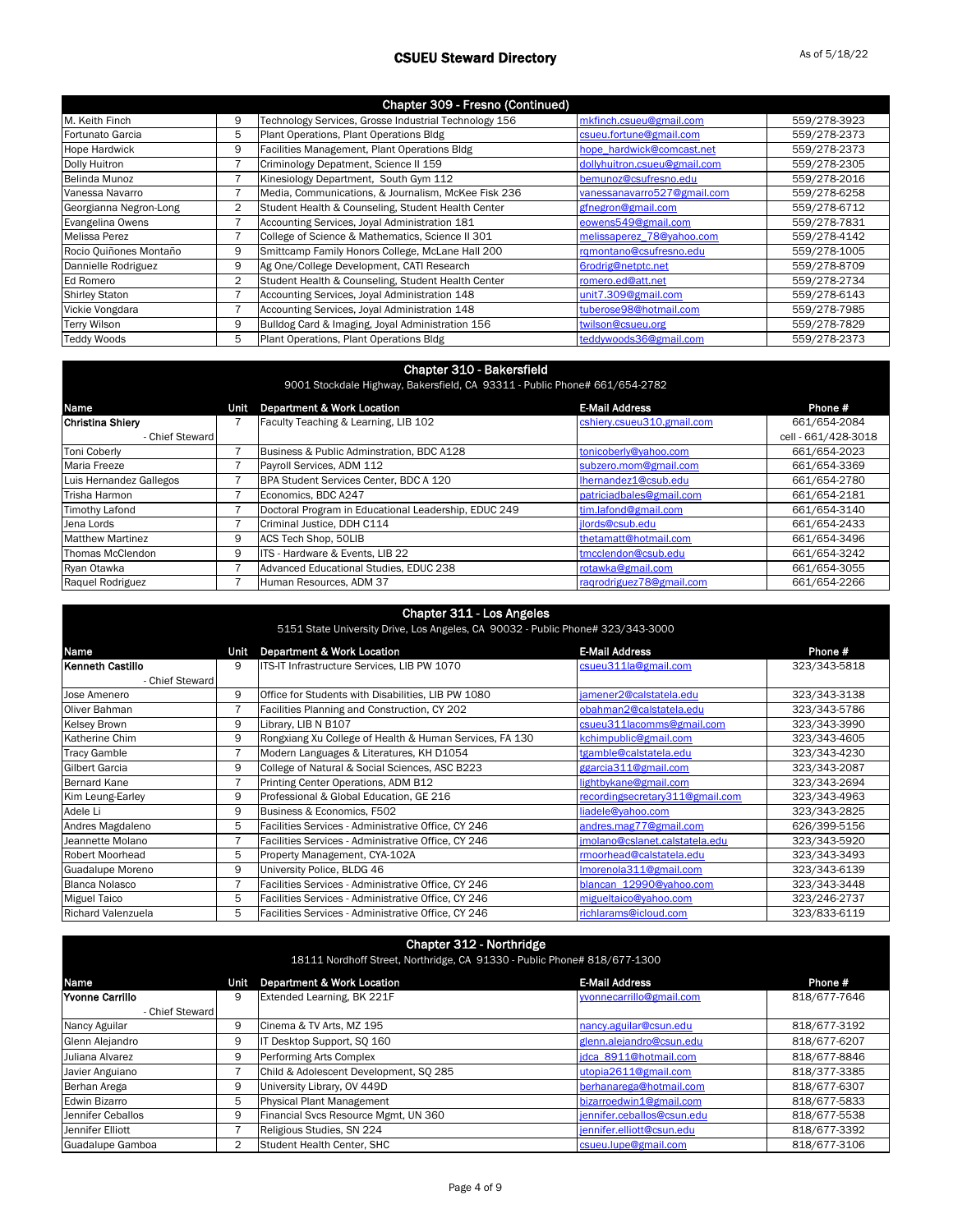| Chapter 312 - Northridge (Continued) |   |                                              |                                 |              |
|--------------------------------------|---|----------------------------------------------|---------------------------------|--------------|
| Claudia Garcia                       | 9 | COBAE Information Technology, JH 3117        | csueu.claudia@gmail.com         | 818/677-2442 |
| Rachel Groner                        | 9 | National Center on Deafness,                 | rigroner@gmail.com              | 818/677-2054 |
| Michelle Harrington                  | 9 | COBAE Information Technology, JH 3117        | csueu.michelle@gmail.com        | 818/677-2442 |
| Harold Hernandez                     | 5 | <b>Physical Plant Management</b>             | h.hernandez3345@gmail.com       | 818/677-2222 |
| Joel Hickman                         | 9 | Academic Resources & Planning, UN 270        | joel.hickman@csun.edu           | 818/677-4065 |
| Travon Johnson                       | 5 | Student Housing and Conference Svcs, UP      | travon.johnson@csun.edu         | 818/677-3606 |
| <b>Matthew Lang</b>                  | 9 | Humanities/Deans Office, JR 353              | matthew.p.lang@gmail.com        | 818/677-5012 |
| Yolanda Marsano                      | 5 | Physical Plant Management, PPM               | volanda.marsano@csun.edu        | 818/677-2159 |
| <b>Elliott Maude</b>                 | 9 | Tseng College of Extended Learning, EU WS220 | elliott.maude@gmail.com         | 818/677-4607 |
| Alfredo Mira                         | 5 | Physical Plant Management, PPM               | alfmira12@gmail.com             | 818/677-2323 |
| <b>Carlos Molina</b>                 | 5 | Student Housing & Conference Svcs, UP        | cadrian0508@yahoo.com           | 818/677-3606 |
| Jenny Nguyen                         | 9 | Financial Svcs Resource Mgmt, UN 360         | minhto01@gmail.com              | 818/677-7933 |
| Tatiana Ortega                       | 9 | Admissions & Records, BH 150                 | tatiana.regalado@icloud.com     | 818/677-3778 |
| Rebecca Palmer                       | 9 | National Center of Deafness, JC 107          | redluvs2laugh@sbcglobal.net     | 818/677-2054 |
| <b>Kim Parker</b>                    | 9 | Performing Arts Complex                      | kimeparker1@yahoo.com           | 818/677-8842 |
| Joe Rodriguez                        | 9 | Tseng College of Extended Learning, EU WS214 | jrodriguez11231@yahoo.com       | 818/677-3909 |
| Xochilt Rodriguez                    | 2 | Student Health Center, SHC                   | xrodriguez7172@gmail.com        | 818/677-3666 |
| Anita Simon                          | 7 | Religious Studies, SN 224                    | anita.m.simon@csun.edu          | 818/677-4110 |
| <b>Tony Spraggins</b>                | 7 | Quickcopies/Reprographics, BK                | csueu.tony@gmail.com            | 818/677-2898 |
| Hai-Ling Tang                        | 9 | University Library, OV 471WW                 | csueu.tang@gmail.com            | 818/677-2268 |
| Mirella Tovar                        | 2 | <b>Student Health Center</b>                 | veyatvr@gmail.com               | 818/677-3653 |
| Jose Vicuna Garcia                   | 5 | Student Housing & Conference Services        | vicunagarcia.jose1287@gmail.com | 818/677-2234 |
| Teri Worrell                         | 7 | Police Services, DPS                         | teri worrell@msn.com            | 818/677-2157 |

| Chapter 313 - Office of the Chancellor<br>401 Golden Shore, Long Beach, CA 90802 - Public Phone# 562/951-4000 |      |                                               |                        |              |
|---------------------------------------------------------------------------------------------------------------|------|-----------------------------------------------|------------------------|--------------|
| Name                                                                                                          | Unit | <b>Department &amp; Work Location</b>         | <b>E-Mail Address</b>  | Phone #      |
| Miya Haley                                                                                                    | 9    | <b>External Relations, Golden Shore</b>       | miya.y.haley@gmail.com | 562/951-4742 |
| Yuushi Kotow                                                                                                  | 9    | Productivity Services, 338C                   | ykotow.csueu@gmail.com | 562/951-4285 |
| Julie Maiorana                                                                                                | 9    | Project Management Office, Golden Shore       | jae.maior1@gmail.com   | 562/951-4336 |
| Karen Malone                                                                                                  | 9    | <b>ITS Administration, 342E</b>               | kmalone@calstate.edu   | 562/951-4178 |
| Melanie Pearson                                                                                               |      | Contracts & Procurement, 537B                 | mpearson02@gmail.com   | 562/951-4584 |
| Aaron Rawls                                                                                                   | 9    | Communications, 438E                          | ajrawls42@gmail.com    | 562/951-4466 |
| Kia Ross                                                                                                      |      | International Program, Golden Shore           | mikiam.ross@gmail.com  | 562/951-4784 |
| Tarita Varner                                                                                                 | 9    | Academic Programs & Faculty Development, 635C | prez.chap313@gmail.com | 562/951-4770 |

| <b>Chapter 314 - Dominguez Hills</b> |  |  |
|--------------------------------------|--|--|
|--------------------------------------|--|--|

1000 E. Victoria Street, Carson, CA 90747 - Public Phone# 310/243-3696

| 1000 L. VICLONO OLICCI, OGISON, ON SOTHE TRONG ENOTION SID/ 240 SOSO |      |                                                    |                            |              |
|----------------------------------------------------------------------|------|----------------------------------------------------|----------------------------|--------------|
| Name                                                                 | Unit | Department & Work Location                         | <b>E-Mail Address</b>      | Phone #      |
| Lee Mann Broussard-Ware                                              |      | Business Advisement & Student Services, SBS D-321  | leemannbroussard@gmail.com | 310/243-3561 |
| - Chief Steward                                                      |      |                                                    |                            |              |
| Tonya Belcher                                                        | 9    | Information Technology, WH B-370K                  | chapter314president@gmail  | 310/243-3341 |
| Kyle Boisselle                                                       | 2    | Athletics - Operations, GYM B-106                  | kyleboisselle@gmail.com    | 310/243-3876 |
| Samuel Castruita                                                     |      | Occupational Therapy Program, WH 320               | scastruita1@csudh.edu      | 310/243-2530 |
| Benjamin Cuadros                                                     | 5    | University Housing, POA E-001                      | bcuadros54@gmail.com       | 310/243-3804 |
| Martin Espinoza                                                      | 5    | <b>Grounds Maintenance</b>                         | mespinoza@csudh.edu        | 310/243-3804 |
| Khiem Ha                                                             | 9    | Enterprise Applications, WH 370                    | khacsueu@gmail.com         | 310/243-2502 |
| Nathlyn Hirohama                                                     | 9    | Finance & Project Management, WH C-152             | nathlyn@gmail.com          | 310/243-3541 |
| Theo Mai                                                             |      | Records & Registration, WH 290                     | onevoicech314@gmail.com    | 310/243-3619 |
| Shawn Rainwater                                                      |      | University Printing Services, WH 105               | shawn rainwater@yahoo.com  | 310/243-3371 |
| Maria Ramirez-Vasquez                                                |      | Social Work Program, WH 385                        | mtramirez99@yahoo.com      | 310/243-3804 |
| Katrina Rhodes                                                       | 9    | Business Administration & Public Policy, SBS B-308 | krhodescsueu@gmail.com     | 310/243-2638 |
| Raul Rubio                                                           |      | History, LCH A-342                                 | elcafetero@gmail.com       | 310/243-3328 |
| <b>Patrick Thomas</b>                                                |      | Parking Services, RPM 200                          | pthomas@csudh.edu          | 310/243-3725 |

| Chapter 315 - Long Beach<br>1250 Bellflower Boulevard, Long Beach, CA 90804 - Public Phone# 562/985-4111 |      |                                         |                                 |              |
|----------------------------------------------------------------------------------------------------------|------|-----------------------------------------|---------------------------------|--------------|
| Name                                                                                                     | Unit | Department & Work Location              | <b>E-Mail Address</b>           | Phone #      |
| <b>Isabel Banuelos</b>                                                                                   | 9    | Information Technology Services, BH-180 | ibanuelos@csueu.org             | 562/985-8742 |
| - Chief Steward                                                                                          |      |                                         |                                 |              |
| Nina Antoville                                                                                           | 9    | University Library, LIB-115             | nina.antoville@csulb.edu        | 562/985-7829 |
| Roberta Bogart                                                                                           | 9    | College of the Arts, AS-1151            | berttab@aol.com                 | 562/985-8081 |
| <b>Martin Brenner</b>                                                                                    | 9    | Music. DC-F201                          | csueumartin.brenner@gmail.com   | 562/247-4273 |
| Pedro Castro                                                                                             | 9    | College of the Arts, AS-115             | csueupedrocastro@gmail.com      | 562/985-4366 |
| John Ciulik                                                                                              |      | Family and Consumer Sciences, FCS-001   | jciulik@csueu.org               | 562/985-2056 |
| Armando Cortez                                                                                           | 5    | Housing and Residential Life            | a guevera72@hotmail.com         | 562/985-4187 |
| Arnoldo Flores                                                                                           | 5    | Beach Building Services, FM-FM          | arnoldo.flores@csulb.edu        | 562/985-8586 |
| Martha Kate Gillon                                                                                       |      | Music. UMC-C217                         | kate.gillon@csulb.edu           | 562/985-5408 |
| Laurie Glumm                                                                                             |      | Enrollment Services, HC-104             | chapter.315.secretary@gmail.com | 562/985-7327 |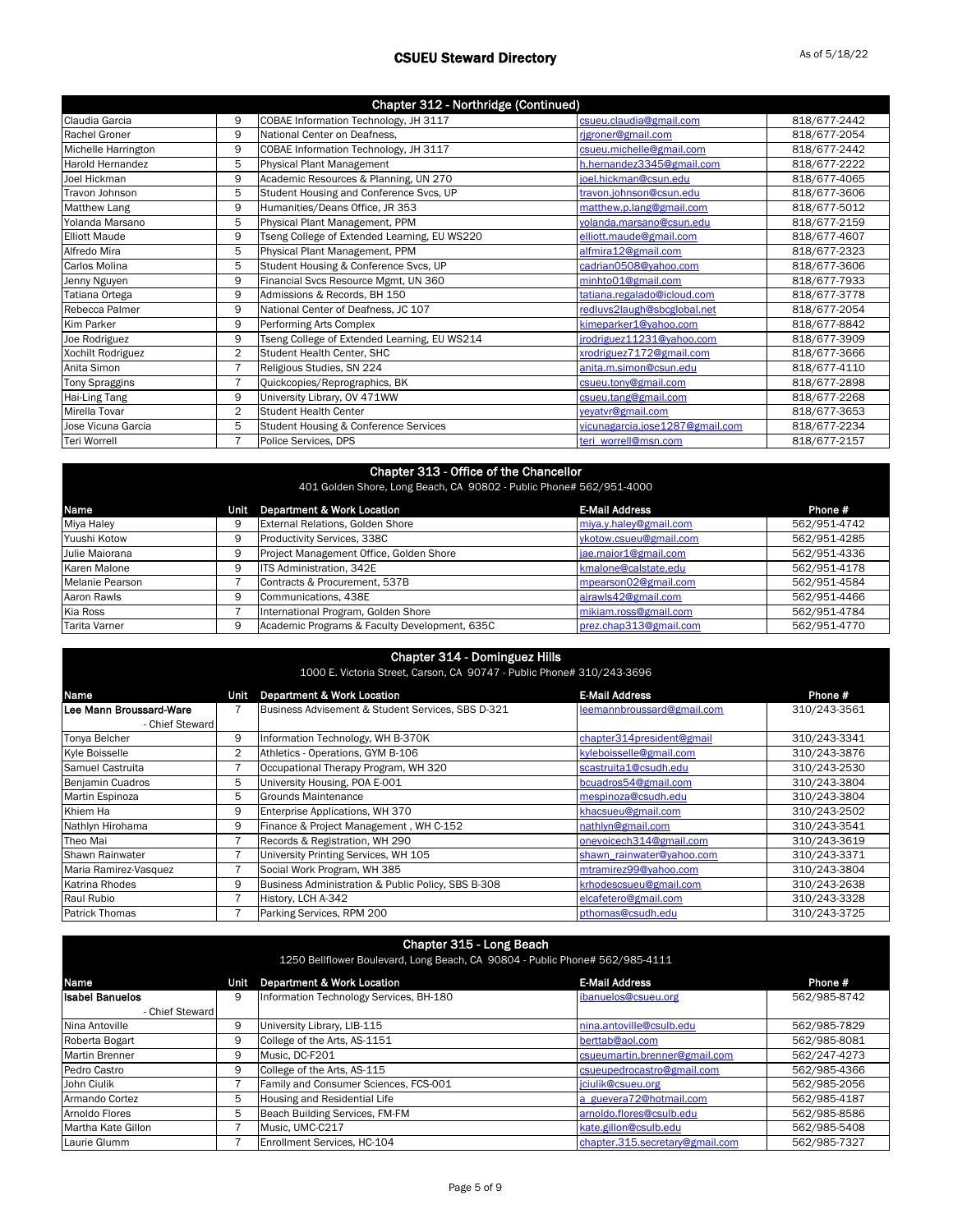| Chapter 315 - Long Beach (Continued) |  |                                             |                               |              |
|--------------------------------------|--|---------------------------------------------|-------------------------------|--------------|
| Jay Grosflam                         |  | College of Health & Human Services, HSD-116 | jgrosflam@yahoo.com           | 562/985-2311 |
| Rosemary Kellum                      |  | Student Health Services, SHS-257            | rkellum2001@yahoo.com         | 562/985-5853 |
| Alosina Lihang                       |  | College of Business, COB-252                | linearbyte31415@outlook.com   | 562/985-7556 |
| <b>Tyree Mikes</b>                   |  | Housing and Residential Life                | mikestyree12@gmail.com        | 562/985-4187 |
| Nora Momoli                          |  | Research & Sponsored Programs, F05 130      | nomomoli@gmail.com            | 562/985-1567 |
| Jennifer Moran                       |  | College of the Arts, AS                     | csueujennifernmoran@gmail.com | 562/985-7413 |
| William Rudometkin                   |  | Beach Building Services, FM-FM              | dp6640@gmail.com              | 562/985-8586 |
| Daniel Tate                          |  | Enrollment Services, BH-175                 | danieltate2@gmail.com         | 562/985-8464 |

#### Chapter 316 - San Luis Obispo

California Polytechnic State University, San Luis Obispo, CA 93407 - Public Phone# 805/756-1111

| Name                  | Unit           | <b>Department &amp; Work Location</b>                      | <b>E-Mail Address</b>    | Phone #      |
|-----------------------|----------------|------------------------------------------------------------|--------------------------|--------------|
| <b>Tom Randall</b>    | 9              | Computing Support Svcs - Bldg 053, Room 310                | trandall.csueu@gmail.com | 805/756-5224 |
| - Chief Steward       |                |                                                            |                          |              |
| <b>Kelly Bishop</b>   | 9              | Transportations & Parking Services - Bldg 036, Room 104G   | kbishop.csueu@gmail.com  | 805/756-1116 |
| Shay Blackburn        | 5              | Facilities Mgmt, Landscape Services - Bldg 070C, Room 102  | sblackbu.csueu@gmail.com | 805/756-5234 |
| Allen Buentiempo      | 5              | Facilities Mgmt, Custodial Services - Bldg 070A, Room 302  | ajbuentiempo@icloud.com  | 805/458-2654 |
| Teresa Cameron        | 9              | Orfalea College of Business - Bldg 3, Room 208             | tcameron.csueu@gmail.com | 805/756-1605 |
| <b>Chad Cotton</b>    | 5              | Facilities Mgmt, Landscape Services - Bldg 070C, Room 102  | cacotton.csueu@gmail.com | 805/756-5234 |
| Sandy Edar            | $\overline{7}$ | Orfalea College of Business - Bldg 3, Room 405             | sandyedar@gmail.com      | 805/756-2676 |
| David Evans           | 9              | ITS, Infrastructure & Platform Ops - Bldg 002, Room 017    | siren alarm@hotmail.com  | 805/756-6435 |
| Erin Foote            | 9              | CAFES, Food Science & Nutrition - Bldg 024, Room 107H      | erfoote.csueu@gmail.com  | 805/756-2587 |
| Mei E. Gaffey         | 7              | PS, Emergency Management - Bldg 038, Room 136              | megaffey.csueu@gmail.com | 805/756-1707 |
| <b>Frank Gonzales</b> | 9              | Orfalea College of Business - Bldg 3, Room 208             | fgonza02@calpolv.edu     | 805/756-1685 |
| Jose Gonzalez         | 5              | University Housing, Custodial Ops - Bldg 031, Room 1115    | jtgonzal@calpoly.edu     | 805/756-1587 |
| Guillermo Guerra      | $\overline{7}$ | Fiscal Services, Student Accounts - Bldg 001, Room 211X    | gguerra.csueu@gmail.com  | 805/756-5861 |
| <b>Stanley Hazlak</b> | 5              | Facilities Mgmt, Custodial Services - Bldg 070A, Room 302  | stanhaz@msn.com          | 805/756-5239 |
| David Knapp           | 9              | ITS, Infrastructure & Platform Ops - Bldg 002, Room 010    | dknapp1@gmail.com        | 805/756-7161 |
| Maneesh Kumar         | 9              | ITS, Infrastructure & Platform Ops - Bldg 002, Room 010    | mkumar.avit@gmail.com    | 805/756-7489 |
| Tina Loayza           | 2              | CH&W, Health Services - Bldg 27, Room 173                  | tloavza44@gmail.com      | 805/756-1211 |
| <b>Spencer Marley</b> | 9              | ITS, Client Services - Bldg 046, Room 100                  | smarley.csueu@gmail.com  | 805/756-1375 |
| Joe Montecillo        | 9              | ITS, Infrastructure & Platform Ops - Bldg 002, Room 017    | imonte2392@gmail.com     | 805/756-7554 |
| Josh Ruiz             | 9              | ITS, Client Services - Bldg 046, Room 100                  | jgruiz.csueu@gmail.com   | 805/756-7434 |
| Michael Salmon        | 9              | College of Architecture & Env Design - Bldg 005, Room 105A | 02bbrutus@yahoo.com      | 805/756-7557 |
| Amanda Sanchez        | 5              | Facilities Mgmt, Custodial Services - Bldg 070A, Room 302  | asanc129@calpolv.edu     | 805/756-5239 |
| Christine Saruwatari  | 9              | UD, Development Support Svcs - Bldg 117, Room 219          | csaruwat.csueu@gmail.com | 805/756-6160 |
| <b>Carrie South</b>   | $\overline{7}$ | CAFES, Agribusiness - Bldg 010, Room 210                   | c.south7@gmail.com       | 805/756-5002 |
| Jamie Lynn St. Cyr    | 7              | PS, Transportation & Parking Services, Bldg 036, Room 100A | jstcyr.csueu@gmail.com   | 805/756-7455 |

### Chapter 317 - Fullerton

| 800 N. State College Boulevard, Fullerton, CA 92831 - Public Phone# 714/278-2011 |                |                                                       |                             |              |
|----------------------------------------------------------------------------------|----------------|-------------------------------------------------------|-----------------------------|--------------|
| Name                                                                             | Unit           | Department & Work Location                            | <b>E-Mail Address</b>       | Phone #      |
| <b>Charlotte Sanchez</b>                                                         | 9              | College of Engineering & Comp Science - Dean, CS-503A | cab9122@hotmail.com         | 657/278-5952 |
| - Chief Steward                                                                  |                |                                                       |                             |              |
| Nikki Algarin-Chavarria                                                          | 9              | UA Administration & Finance, CP-830-01                | nikkialgarin@yahoo.com      | 657/278-3732 |
| Sandra Boulanger                                                                 | 7              | Computer Science, CS-522B                             | sboulanger@fullerton.edu    | 657/278-3119 |
| Randall Clark                                                                    | 9              | Planning, T-200A                                      | rtclark2@gmail.com          | 657/278-3951 |
| Aleena Clavel                                                                    | 7              | Dean MCBE, SGMH-3100                                  | aclavel85@gmail.com         | 657/278-5225 |
| Roberto Garcia                                                                   | 5              | Facilities Management, MH-052                         | robgarcia@fullerton.edu     | 657/278-7173 |
| Natalie Gharibian                                                                | 9              | AVP Research & Sponsored Projects, H-735G             | natyasa@gmail.com           | 657/278-5353 |
| Maria del Pilar Gutierrez                                                        | 9              | Accounting, SGMH-3100B                                | mpilarpalma@yahoo.com       | 657/278-2700 |
| Jeffery Jones                                                                    | 5              | Landscape Services, T-900D                            | alohajay1@yahoo.com         | 657/278-2529 |
| Verajaviela Kuan-Roberts                                                         | $\overline{7}$ | Ethnic Studies, H-314A                                | verajavielakuan@hotmail.com | 657/278-4815 |
| Michelle Markham                                                                 | 7              | Information Systems & Decision Sciences, SGMH-4113B   | mmarkham317@gmail.com       | 657/278-4802 |
| Sinta McGee                                                                      | 7              | Kinesiology & Health Science, KHS-121C                | sintamcgee@gmail.com        | 657/278-8644 |
| <b>Vicky McLeod</b>                                                              |                | School of Nursing, EC-194G                            | vmcleod@csueu.org           | 657/278-7372 |
| Giasmine Pesantes                                                                | 7              | Physics, MH-613                                       | gipesantes@fullerton.edu    | 657/278-4827 |
| <b>Noel Runcie</b>                                                               | 9              | Administration & Finance IT, CP-342                   | nruncie@fullerton.edu       | 657/278-7470 |
| Susan Uyemura                                                                    | 9              | Admissions, LH-108                                    | sshoho@yahoo.com            | 657/278-8459 |
| Alvin Vanderpool                                                                 | 5              | Facilities Management, T-100                          | alvin v 1999@yahoo.com      | 657/278-2425 |
| Amanda Villagran                                                                 | 9              | Dean NSM, MH-166E                                     | ferret5952@yahoo.com        | 657/278-4893 |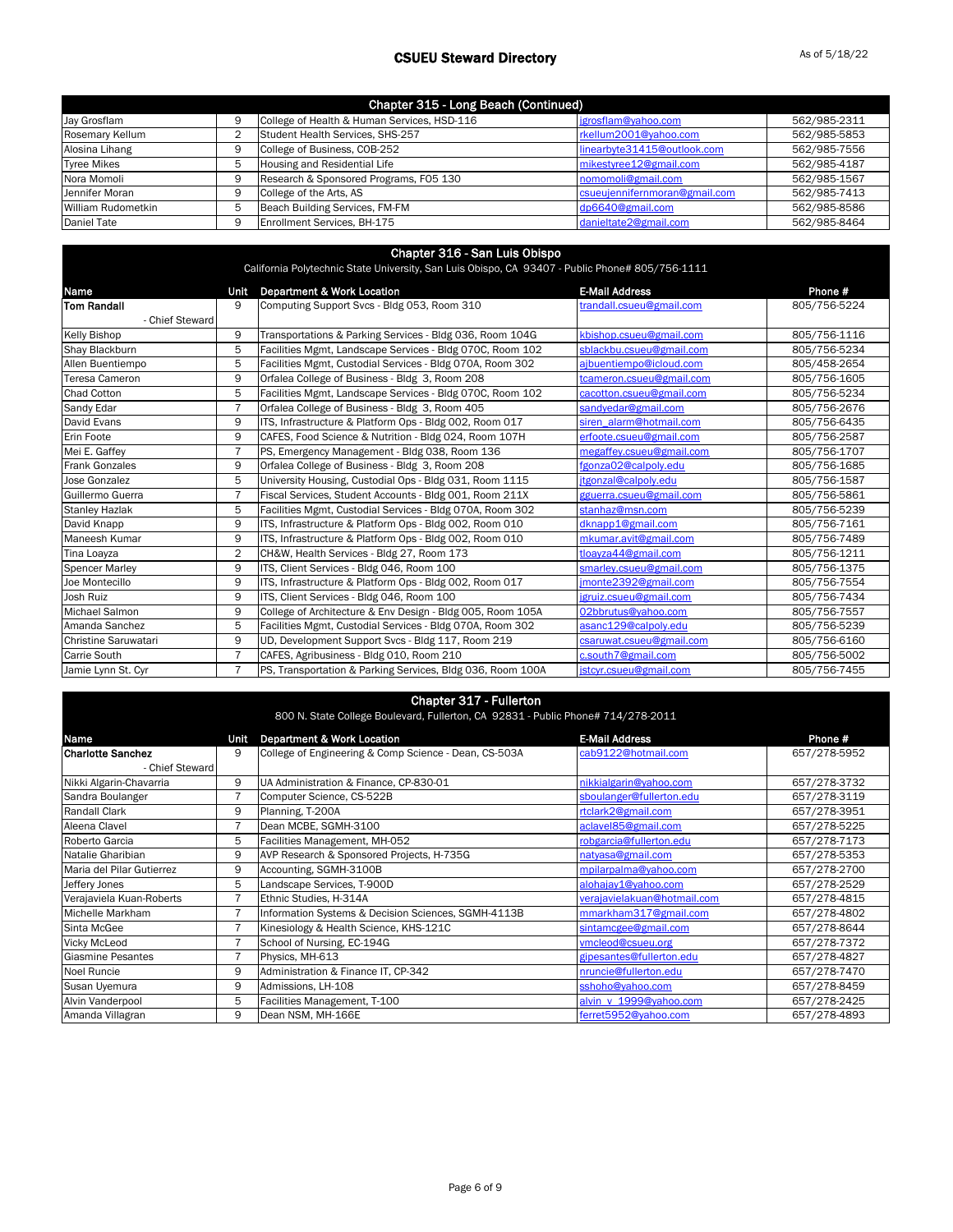| Chapter 318 - San Diego<br>550 Campanile Drive, San Diego, CA 92182 - Public Phone# 619/594-5200 |                |                                              |                                 |                     |
|--------------------------------------------------------------------------------------------------|----------------|----------------------------------------------|---------------------------------|---------------------|
| Name                                                                                             | Unit           | <b>Department &amp; Work Location</b>        | <b>E-Mail Address</b>           | Phone #             |
| Luisa Provencio Smith                                                                            | 9              | Facilities Services, FS-100                  | chiefsteward@318atwork.org      | 619/594-1708        |
| - Chief Steward                                                                                  |                |                                              |                                 | cell - 858/633-3788 |
| Yesenia Acosta                                                                                   | 9              | Budget & Finance, 1622                       | vacosta@sdsu.edu                | 619/594-6603        |
| <b>Tonya Berry</b>                                                                               | 5              | Facilities Services, FS-100                  | berry2000@yahoo.com             | 619/594-4742        |
| Angelica Bouras                                                                                  | $\overline{7}$ | Electrical & Computer Engineering, E-426     | angelica bouras@yahoo.com       | 619/594-6506        |
| Cyndi Chie                                                                                       | 9              | Enrollment Services IT, EBA-116              | chie@sdsu.edu                   | 619/594-1826        |
| <b>Troy Compton</b>                                                                              | 9              | Library & Information Access, LLA-1108A      | troy.compton.jr@gmail.com       | 619/594-2184        |
| <b>Monica Cortez</b>                                                                             | 7              | Sociology, NH-224                            | mcortezfam5@gmail.com           | 619/594-4826        |
| Alfredo Dandan                                                                                   | 5              | Logistical Services, BS-140                  | jdandan@sdsu.edu                | 619/594-1552        |
| JoAnn Davison                                                                                    | $\overline{7}$ | Economics, NH-329B                           | jdavison@sdsu.edu               | 619/594-5530        |
| Emon Downhour                                                                                    | $\overline{7}$ | School of Nursing, AH-3142                   | emonster007@gmail.com           | 619/594-6384        |
| Catalina Edwards                                                                                 | $\overline{2}$ | Student Health Services, Calpulli Center     | caty0127@gmail.com              | 619/594-4325        |
| Kim Elliott                                                                                      | $\overline{7}$ | School of Art & Design, 4805                 | kim.elliott@sdsu.edu            | 619/594-1213        |
| Suzanne Finch                                                                                    | 9              | Fowler College of Business, EBA-320A         | sfinch162@aol.com               | 619/594-0206        |
| Annie Foral                                                                                      | 9              | Curriculum, Assessment & Accreditation, 8010 | aforal@sdsu.edu                 | 619/594-6815        |
| <b>Adrian Gonzalez</b>                                                                           | 9              | Imperial Valley Campus, COBL-109             | agonzale@sdsu.edu               | 760/768-5575        |
| Rachel Hart                                                                                      | $\overline{7}$ | Enrollment Services, 7455                    | rrmnworks@gmail.com             | 619/594-6668        |
| <b>Tim Maides</b>                                                                                | 9              | IT Computing Operations, EBA-135C            | onemaides@gmail.com             | 619/594-4700        |
| <b>Tina Michel</b>                                                                               | 5              | <b>Facilities Services</b>                   | tmbanuelos@yahoo.com            | 619/594-7108        |
| <b>Skot Norton</b>                                                                               | 9              | KPBS, KPBS-1113A                             | ozonee@cox.net                  | 619/594-8149        |
| Diana Osborn                                                                                     | 9              | College of Sciences, GMCS-111                | diana@sdsu.edu                  | 619/594-4881        |
| <b>Chantel Paul</b>                                                                              | $\overline{7}$ | School of Art & Design, ARTN-553             | chantelmariepaul@gmail.com      | 619/594-6332        |
| Camilo Preciado                                                                                  | 5              | Imperial Valley Campus, PHPL                 | rxtree2002@yahoo.com            | 760/791-4390        |
| <b>Tessy Reese</b>                                                                               | $\overline{2}$ | Student Health Services, CLP-2248            | csueuunit2.tessyreese@gmail.com | 619/594-7339        |
| <b>Todd Rehfuss</b>                                                                              | 9              | Accounting Services, AD-117                  | todd rehfuss@hotmail.com        | 619/594-0703        |
| Alicia Robles                                                                                    | 9              | <b>Imperial Valley Campus</b>                | arobles@sdsu.edu                | 760/782-5602        |
| Saul Sanchez                                                                                     | 9              | Technology Services, SSW-3636                | saulrossano@yahoo.com           | 619/594-1558        |
| Anna Vasquez                                                                                     | $\overline{7}$ | Contract & Procurement Management, AD-116    | anna.vasquez@sdsu.edu           | 619/594-0648        |
| Oliver Velarde                                                                                   | 9              | Imperial Valley Campus, COBL-109             | ovelarde@sdsu.edu               | 760/768-5608        |
| Kristine White                                                                                   | $\overline{7}$ | School of Theater, Television, & Film, 7601  | kristine white79@yahoo.com      | 619/594-1757        |
| Stan Wong                                                                                        | 9              | IT Computing Operations, EBA-134D            | 1bigstan619@gmail.com           | 619/594-0181        |
| <b>Robert Yslas</b>                                                                              | $\overline{7}$ | Enrollment Services - Admissions, SSW-1530   | robertyslasjr@gmail.com         | 619/594-6590        |

#### Chapter 319 - Pomona

3801 West Temple Avenue, Pomona, CA 91768 - Public Phone# 909/869-7659

| Name                     | Unit           | <b>Department &amp; Work Location</b>             | <b>E-Mail Address</b>       | Phone #             |
|--------------------------|----------------|---------------------------------------------------|-----------------------------|---------------------|
| Monika Salazar           | 7              | Strategic Communications, CTTI - Bldg 220B        | monika.m.salazar@gmail.com  | 909/869-3961        |
| - Chief Steward          |                |                                                   |                             | cell - 909/331-2669 |
| Jennifer Alexander       | 9              | Biological Sciences, 8-4-418                      | jenalexander04@gmail.com    | 909/869-4071        |
| Michael Babb             | 5              | Facilities Management, 81                         | mababb@cpp.edu              | 909/869-3030        |
| Maria Cuellar            | $\overline{7}$ | English & Modern Lanuages, 24-207                 | ccuellar4you@yahoo.com      | 909/869-4459        |
| Heinrich Dy              | 9              | College of Engineering, 9-233E                    | dyhein@gmail.com            | 909/869-5463        |
| Gary Funk                | 5              | Facilities Management, 81                         | funky1964@aol.com           | 909/869-3030        |
| Casandra Horner          | $\overline{7}$ | Academic Affairs, 98-P2-9                         | clhorner03@gmail.com        | 909/869-5548        |
| Jasmine Hyland           | 9              | Biological Sciences, 4-2-553                      | jschnakenberg7@gmail.com    | 909/869-4070        |
| Shari Jackson            | 9              | Research & Sponsored Programs, 1-224-C            | ssj955@outlook.com          | 909/869-2935        |
| Brian Jaramillo          | 9              | Budget Services, 121-East-2160                    | brian.jaramillo28@yahoo.com | 909/869-3012        |
| Ashley Jones             | 9              | College of Education & Integrative Studies, 6-218 | ionesa7@hotmail.com         | 909/869-5370        |
| <b>Hector Maciel</b>     | 9              | Physics and Astronomy, 3-2637                     | hectormaciel@me.com         | 909/869-4035        |
| Therese Melbar           | $\overline{7}$ | University Housing Services, 71                   | theresemelbar@gmail.com     | 909/869-4138        |
| Jacqueline Miranda       | $\overline{7}$ | Procurement & Support Services, 75                | txss33@gmail.com            | 909/869-3436        |
| Marisol Nguyen           | $\overline{7}$ | Registrars Office, Bldg 121, 2nd Floor            | chemgem04@vahoo.com         | 909/869-2387        |
| Lita Patel               | $\overline{7}$ | Mechanical Engineering, 17-2353                   | hlitapatel00@gmail.com      | 909/869-2575        |
| <b>Robert Rice</b>       | 9              | Facilities Management, 81                         | ricecsueu319@gmail.com      | 909/869-5316        |
| Marcoz Rodriguez         | 5              | Facilities Management, 81                         | mrod1517@gmail.com          | 909/869-3030        |
| <b>Matthew Rodriguez</b> | 9              | Mechanical Engineering, 17-1476                   | mmrod68@gmail.com           | 909/869-2554        |
| Lauren Salas             | $\overline{2}$ | Athletics, 43-142                                 | Imsalas@cpp.edu             | 909/869-5437        |
| <b>Isabel Sam</b>        | 9              | Registrars Office, SSB 121                        | isam@cpp.edu                | 909/869-4220        |
| <b>Edwin Sanchez</b>     | 5              | University Housing Services, 54                   | sanchezed14@gmail.com       | 909/869-4137        |
| Monika Salazar           | $\overline{7}$ | Strategic Communications, CTTI - Bldg 220B        | monika.m.salazar@gmail.com  | 909/869-3961        |
| Angelo Smith             | $\overline{7}$ | Parking & Transportation Services, 109            | acsmith02@vahoo.com         | 909/869-3070        |
| <b>Tambra Williams</b>   | 9              | Strategic Communications, 98-T5-12                | tawilliams1@cpp.edu         | 909/869-3343        |
| William Wright-Hooks     | 9              | Music Department, 24-201                          | willhooks@me.com            | 909/869-3550        |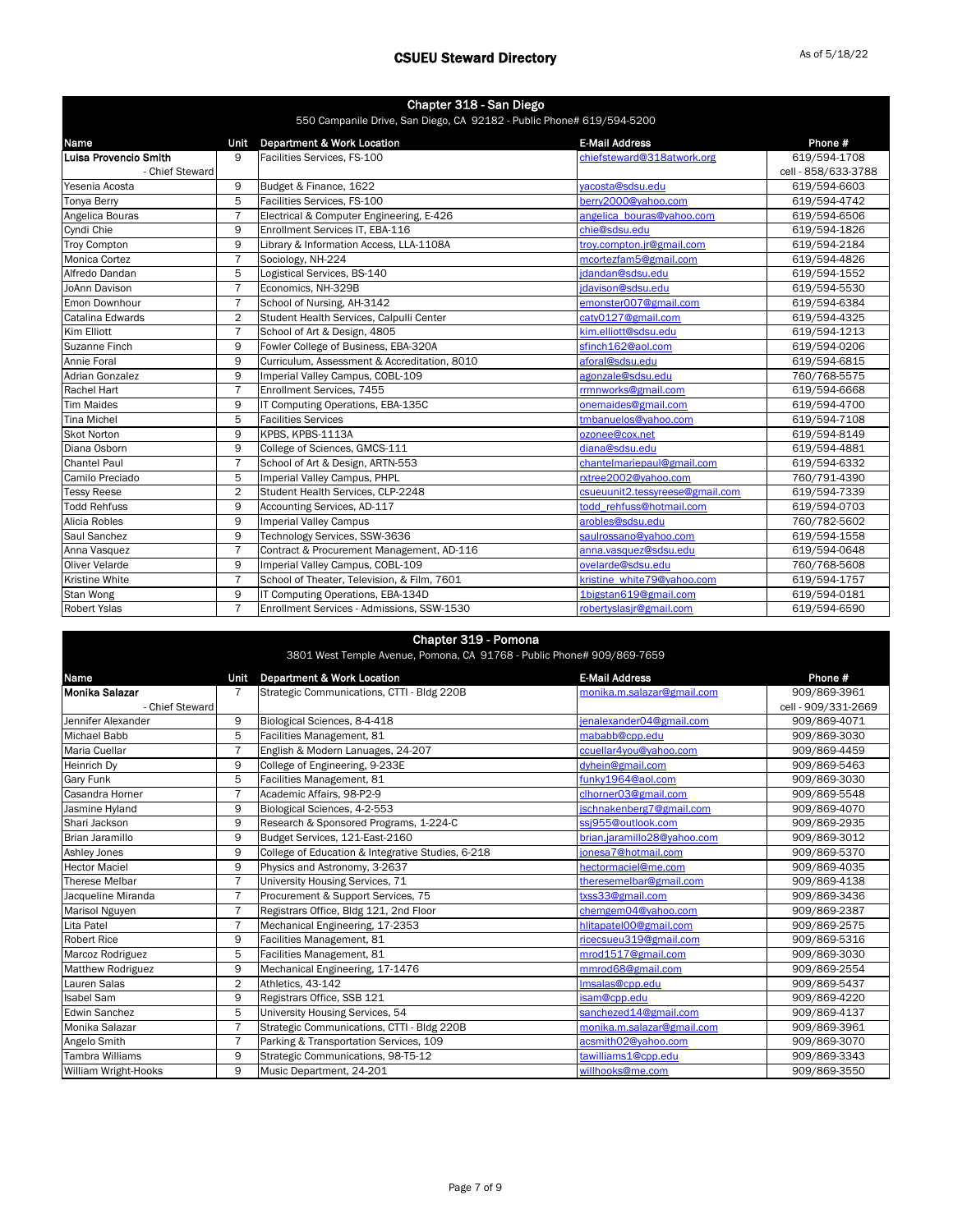| Chapter 320 - San Bernardino<br>5500 University Parkway, San Bernardino, CA 92407 - Public Phone# 909/537-5000 |                |                                                           |                             |                     |
|----------------------------------------------------------------------------------------------------------------|----------------|-----------------------------------------------------------|-----------------------------|---------------------|
| Name                                                                                                           | Unit           | <b>Department &amp; Work Location</b>                     | <b>E-Mail Address</b>       | Phone #             |
| Kevin Curtis                                                                                                   |                | Parking Services, UH 039                                  | treasurer320@gmail.com      | 909/537-3530        |
| - Chief Steward                                                                                                |                |                                                           |                             | cell - 760/905-1352 |
| Nabeel Alzahrani                                                                                               | 9              | Information Technology Services, PL 022                   | nzahrani@hotmail.com        | 909/537-7163        |
| <b>Michele Brav</b>                                                                                            | 5              | <b>Facilities Services - Custodial Services</b>           | bouncearound2007@gmail.com  | 760/987-5564        |
| Dorothea Cartwright                                                                                            | $\overline{7}$ | English, UH 303                                           | dmcymj@gmail.com            | 909/537-5831        |
| Lola Cromwell                                                                                                  | 7              | Special Education Rehabilitation & Counseling, CE 243     | lagent@csusb.edu            | 909/537-7406        |
| <b>Keith Gers</b>                                                                                              | $\overline{2}$ | Student Health Center, HC 103A                            | kggers@csusb.edu            | 909/537-3273        |
| <b>Michael Gillespie</b>                                                                                       | 9              | Research - Academic Administration, AD 160                | mikegill31@aol.com          | 909/537-7588        |
| Alexander Haro                                                                                                 | 5              | <b>Facilities Services - Grounds</b>                      | haroalexander@yahoo.com     | 909/437-7665        |
| Tanya Jauregui                                                                                                 | $\overline{7}$ | Career Center, AS 105                                     | tanya.jauregui@csusb.edu    | 909/537-4467        |
| Adelaida Lopez-Reyes                                                                                           | 7              | Social & Behavioral Sciences - Office of the Dean, SB 207 | alopezreyes.csueu@gmail.com | 909/537-3505        |
| Robie Madrigal                                                                                                 | 9              | Library - Administration, PL 5005R                        | rmadriga@csusb.edu          | 909/537-5104        |
| <b>Annel Martin</b>                                                                                            | 9              | Information Security & Emerging Technologies, CE 365      | prez320sb@gmail.com         | 909/537-3278        |
| Katrina McDowell                                                                                               | $\overline{7}$ | Parking & Transportation Services, PDC RG-122             | kytkat32@aol.com            | 760/341-2883        |
| <b>Rich McGee</b>                                                                                              | 9              | Administrative Computing Services, PL 2106A               | csueu.unit9@gmail.com       | 909/553-7193        |
| Jan Moore                                                                                                      | $\overline{7}$ | Library - Administration, PL 049A                         | ian.moore@csusb.edu         | 909/537-3450        |
| <b>Emanuel Ortega</b>                                                                                          | 9              | Strategic Communication, PL 016                           | emanueljortega@gmail.com    | 909/537-5070        |
| Lisa Pena                                                                                                      | 7              | Department of Management, JHBC RM 461                     | unionrep320@gmail.com       | 760/953-2170        |
| <b>Ginger Ralston</b>                                                                                          | 5              | <b>Facilities Services - Custodial Services</b>           | gingerralston03@gmail.com   | 909/537-5175        |
| Pat Rice-Daniels                                                                                               | 9              | Library - Public Services, PL 115                         | escribe4u@gmail.com         | 909/537-4307        |
| Sergio Roldan                                                                                                  | 5              | <b>Facilities Services - Custodial Services</b>           | sr2000rol@yahoo.com         | 909/537-5175        |
| David Vasilia                                                                                                  | 9              | Digital Transformation, PL 301                            | drugeek@gmail.com           | 909/537-3528        |
| Benjamin Virzi                                                                                                 | 9              | Environmental Health & Safety, ES 106                     | bvirzi@csusb.edu            | 909/537-7635        |
| Shontel Zamora                                                                                                 | 9              | Parking & Transportation Services, IC2                    | shontelzamora@gmail.com     | 909/537-3916        |

### Chapter 321 - San Marcos

| 333 S. Twin Oaks Valley Road, San Marcos, CA 92096 - Public Phone# 760/750-4000 |      |                                                         |                              |              |
|---------------------------------------------------------------------------------|------|---------------------------------------------------------|------------------------------|--------------|
| Name                                                                            | Unit | Department & Work Location                              | <b>E-Mail Address</b>        | Phone #      |
| <b>Mike Geck</b>                                                                | 9    | Facilities Development & Mgmt, University Services Bldg | mgeck@csueu.org              | 760/750-4622 |
| - Chief Steward                                                                 |      |                                                         |                              |              |
| Debbie Blair                                                                    | 9    | Library Collections, Kellogg Library 1010               | dblair@csusm.edu             | 760/750-4359 |
| Patricia Canas                                                                  |      | History, Markstein Hall 226B                            | pcanas@csusm.edu             | 760/750-4152 |
| Jenna Dahlin                                                                    | 2    | Student Health & Counseling Services, SHCS              | jennadahlin@yahoo.com        | 760/750-4915 |
| Amanda Dalgleish                                                                | 9    | Library Technology, Kellogg Library 1005                | amanda_dalgleish@hotmail.com | 760/750-4393 |
| Roger Delgado                                                                   | 9    | Library Technology, Kellogg Library 1005                | rogermdelgado@gmail.com      | 760/750-4396 |
| Adrienne Durso                                                                  | 9    | Academic Senate, Kellogg Library 5004                   | adriennerdurso@gmail.com     | 760/750-4058 |
| Maria Froehle                                                                   | 9    | Procurement & Contracts, Craven Hall 4600               | mastermia33@yahoo.com        | 760/750-4468 |
| Guadalupe Lopez                                                                 |      | Sociology, Social & Behavioral Science Bldg 4102        | gulopez@csusm.edu            | 760/750-4117 |
| Sally Melena                                                                    | 9    | Planning and Academic Resources, Craven Hall 6133       | sallymelena@gmail.com        | 760/750-8885 |
| Pete Rauch                                                                      | 9    | Instructional & IT Svcs, Kellogg Library 2420           | pete@csueu.org               | 760/750-8666 |
| Alejandra Sanchez                                                               |      | Academic Programs, Craven Hall 5201                     | asanchez@csueu.org           | 760/750-8886 |
| Vanessa Vincent                                                                 | 9    | Extended Learning, ELB 607                              | vanessavincent.321@gmail.com | 760/750-8614 |

| <b>Chapter 322 - Monterey</b>                                     |                |                                                            |                               |              |
|-------------------------------------------------------------------|----------------|------------------------------------------------------------|-------------------------------|--------------|
| 100 Campus Center, Seaside, CA 93955 - Public Phone# 831/582-3000 |                |                                                            |                               |              |
| Name                                                              | Unit           | <b>Department &amp; Work Location</b>                      | <b>E-Mail Address</b>         | Phone #      |
| <b>Chris Carpenter</b>                                            | 9              | Cinematic Arts & Technology, 27 109                        | chiefsteward@csueumb.org      | 831/582-3772 |
| - Chief Steward                                                   |                |                                                            |                               |              |
| Danitza Alvizar Fernandez                                         | 9              | Biology & Chemistry, 53 E209                               | dalvizar@csumb.edu            | 831/582-4075 |
| Jennifer Benge                                                    | 7              | Cinematic Arts & Technology, 27 109                        | jennbenge@gmail.com           | 831/582-3743 |
| Flavia Calusdian                                                  | 9              | Technology Support Services, 43 300                        | fcalusdian@csumb.edu          | 831/582-3033 |
| Reyola Carlisle                                                   | 9              | Purchasing, 84 104B                                        | rcarlisle2@yahoo.com          | 831/582-3506 |
| Richie Cobb                                                       | 9              | Technology Support Services, 43 300                        | richie.cobb@gmail.com         | 831/582-3749 |
| Monica Conner                                                     | $\overline{7}$ | Student Life, Sand Hall                                    | mfconner6@gmail.com           | 831/582-4081 |
| Janine De Leon                                                    | 9              | Student Affairs & Enrollment Services, 47 200              | treasurer@csueumb.org         | 831/582-3629 |
| Michael Dorsch                                                    | 9              | Institutional Assessment & Research                        | mdorsch@csumb.edu             | 831/582-3508 |
| Jason Filice                                                      | 9              | Technology Support Services, 43 100                        | bu9@csueumb.org               | 831/582-4483 |
| Damian Flores                                                     | 5              | Shipping & Receiving, 35                                   | damianflores831@yahoo.com     | 831/582-3703 |
| Jennifer Geertsen                                                 |                | Environmental Health, Safety & Risk Mgmt, Mountain Hall 84 | jenylen68@gmail.com           | 831/582-5216 |
| Vanessa Gonzales                                                  | 7              | Department of Social Work, 82 B101                         | vanessa.gonzales@csueumb.org  | 831/582-5316 |
| Allison Le                                                        | $\overline{7}$ | University Performances & Special Events, 28 103           | allisoncsle@gmail.com         | 831/582-4684 |
| <b>Gus Leonard</b>                                                | 9              | World Languages & Cultures, 504 2433                       | gus.leonard@gmail.com         | 831/582-4446 |
| <b>Francine Lontoc</b>                                            | 9              | <b>Enterprise Application Services</b>                     | francinelontoc@gmail.com      | 831/582-3864 |
| <b>Stacey Malone</b>                                              | 7              | World Languages & Cultures, 504 2421                       | stacey.malone@csueumb.org     | 831/582-4370 |
| Antonio Navarro                                                   | 9              | Technology Support Services, 43                            | navarro.antonio1215@yahoo.com | 831-582-3163 |
| <b>Sydney Ontiveros</b>                                           | 7              | School of Computing & Design                               | sontiveros.csueu@gmail.com    | 831/582-4524 |
| Joey Pendergrass                                                  | 9              | World Theater, 28 206                                      | joeypendergrass@gmail.com     | 831/582-4586 |